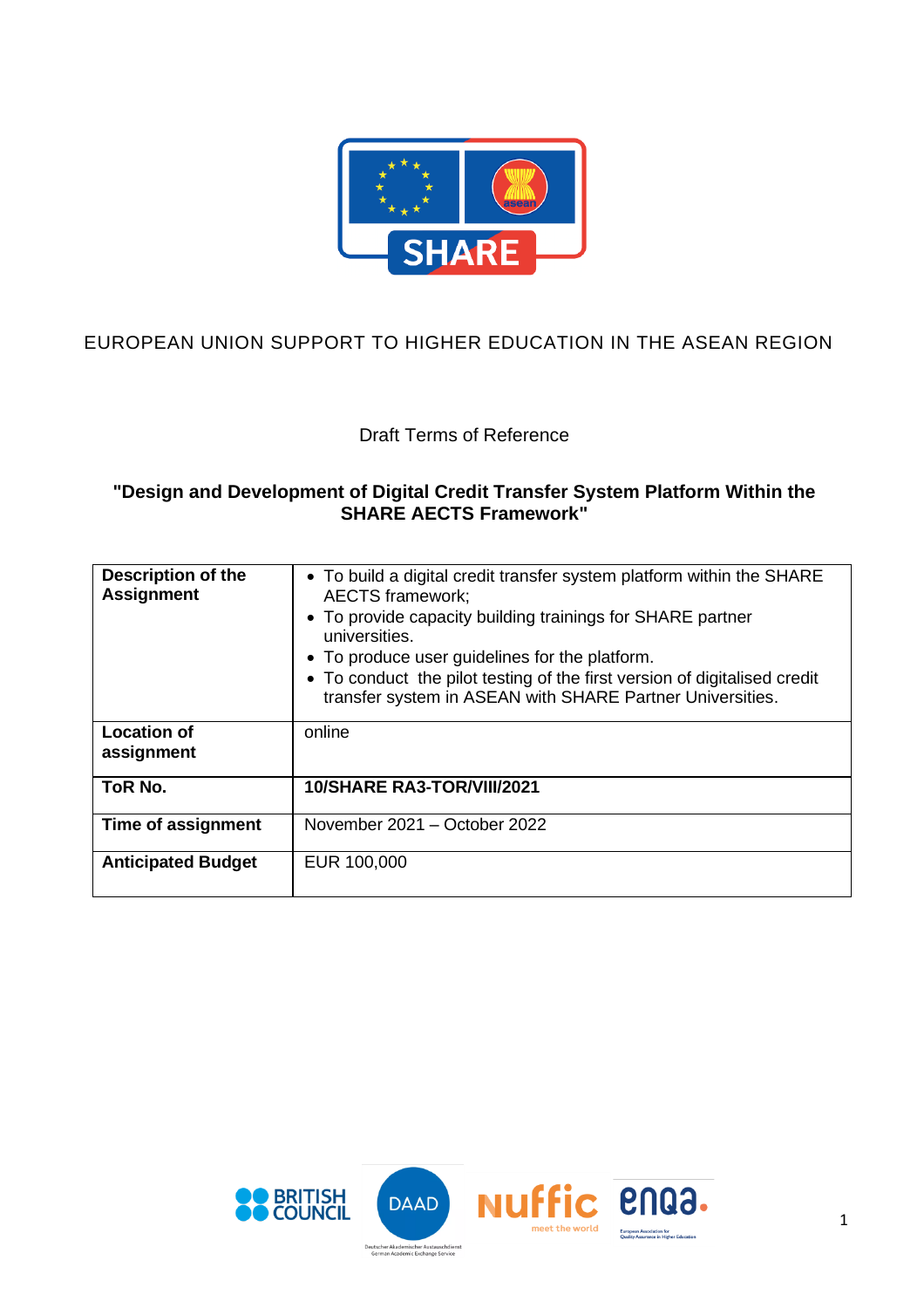# 1. PROJECT INFORMATION / BACKGROUND

The European Union Support to Higher Education in the ASEAN Region (SHARE) Programme is the European Union's flagship higher education programme with ASEAN. The SHARE Programme resumed with effect from 27 February 2021 for an extension until the end of 2022.The SHARE Consortium is comprised of the British Council, the DAAD, ENQA, and Nuffic. The SHARE Extension will see the programme continue its support of the ASEAN Secretariat and ASEAN stakeholders to enable greater harmonisation and internationalisation of ASEAN higher education. It aims to catalyse the transfer of ownership of programme outcomes to ASEAN entities and nominated organisations to be embedded within sustainable ASEAN-led structures and processes.

In the first phase of SHARE, the ASEAN-EU Credit Transfer System (AECTS) was developed and tested through the SHARE Scholarship by student awardees and SHARE Partner Universities to facilitate student mobility in the ASEAN region. The SHARE AECTS platform was able to provide mutual recognition between ASEAN HEIs and EU HEIs. At the same time, it is compatible with the diversity of ASEAN HEIs and the existing CTS mechanisms in the region. Throughout batches 1-5 (2016 – 2019), SHARE has awarded 592 scholarships. The programme's extension allows for a further total of 300 scholarships to be available to ASEAN students to participate in intra-ASEAN mobility.

The ongoing pandemic has significantly disrupted student mobility since the possibility of implementing physical mobility is severely restricted. It had forced educational institutions to adopt new technologies and realign processes with limited time by adapting their learning methodologies to digital forms. This provides the opportunity for mobility innovation and digital transformation to learner-centric focus, from paper-based documents to digitalised data. The digitalisation process allows speed, flexibility, security, reliability, sustainability, and inclusion. Additionally, a digitalised credit transfer process through an online platform which will benefit universities in providing a seamless credit transfer process. The platform will offer students a transparent process of credit transfer and greater control of data on their credentials which can subsequently be shared with education providers and employers.

# 2. OBJECTIVES

SHARE intends to contract a service provider (consultancy) to design and develop the technology architecture for the digital credit transfer system within the SHARE AECTS framework, as well as participate in subsequent capacity building trainings and pilot testing. The study and implementation will draw on a study commissioned by SHARE entitled "Mapping and Identification Study of Digital AECTS Needs in the ASEAN region", and a subsequent series of workshops on "Developing Digital Credentials".

The DCTS (Digitalised Credit Transfer System) platform will be tested by SHARE partner universities who will be trained in the use of the platform. This will result in a report with actions to build a version that can be used on a broader scale by universities in ASEAN. In addition, the service will be required to be fully integrated with a virtual exchange scheme to support initiatives towards establishing an ASEAN Higher Education Space.

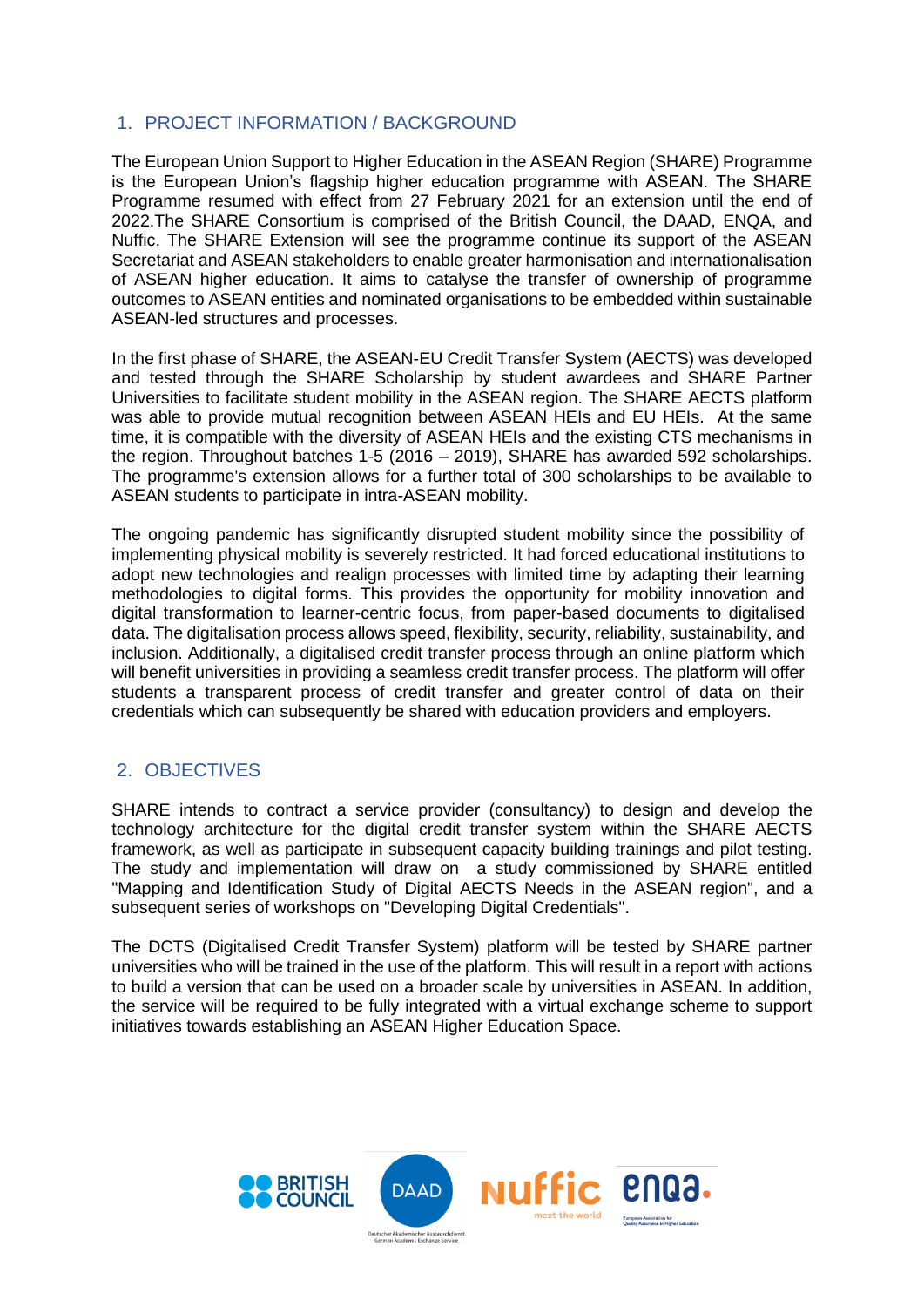# 3. CONTEXTS OF THE ASSIGNMENT

The project on "Design and Development of Digital Credit Transfer System Platform within the SHARE AECTS Framework" will be executed by one service provider (consultancy), following an open tender procedure to provide the service of IT architecture design and develop the technology architecture for the digital credit transfer system and digital credentials into the SHARE AECTS platform, as well as participate in subsequent capacity building trainings and pilot testing.

## 3.1.Duties and Responsibilities

The service provider will develop the infrastructure of the SHARE AECTS Platform towards digital credit transfer system, which entails the development, user capacity building, and pilot testing.

The tasks in delivery of the project include the following:

- Propose the implementation approach and project schedule (including the infrastructure development, training, and piloting) based on desk research of existing CTS platforms in the region, including the study Mapping and Identification of Digital AECTS Needs in ASEAN.
- Build three versions of the digital credit transfer system in the SHARE ECTS platform:
	- o a demo of the beta version, used for capacity building trainings and preparation of the pilot phase;
	- o a beta version to for live testing of the platform with ASEAN HEIs;
	- o a final version of the platform that includes all improvements suggested in the pilot phase.
- Deliver Digital Credit Transfer System Platform capacity training workshops to train SHARE staff and SHARE Partner Universities in the use of the platform, and specifically for the planned student exchange periods. To this end, produce a demo of the platform and a set of user guidelines to utilise the platform;
- Build and use a beta version of the platform for the digital exchange of credits and other student data as part of SHARE student exchanges periods;
- Develop and conduct a survey among the end users (institutions and students) to evaluate the platform against pre-set standards by the SHARE consortium. Produce an outcome report with an analysis of areas for improvement and platform maintenance based on a learner-centered design paradigm and discuss this with the SHARE Team Leader and team;
- Produce the final version of the platform based on all the recommendations in the outcome report;
- Produce a final set of user guidelines and a short video tutorial that institutions can use to start using the platform independently.

# 3.2.Expected result / key deliverable of the assignment.

Key deliverables:

- Desk research and project proposal;
- A demo, a beta- and a final version of the digitalised SHARE AECTS platform that is fully integrated with digital credit transfer system and digital credentials;
- A minimum of 4 capacity building workshops for SHARE and partners universities; 1 workshop of platform desk for SHARE team, 2 workshops for universities





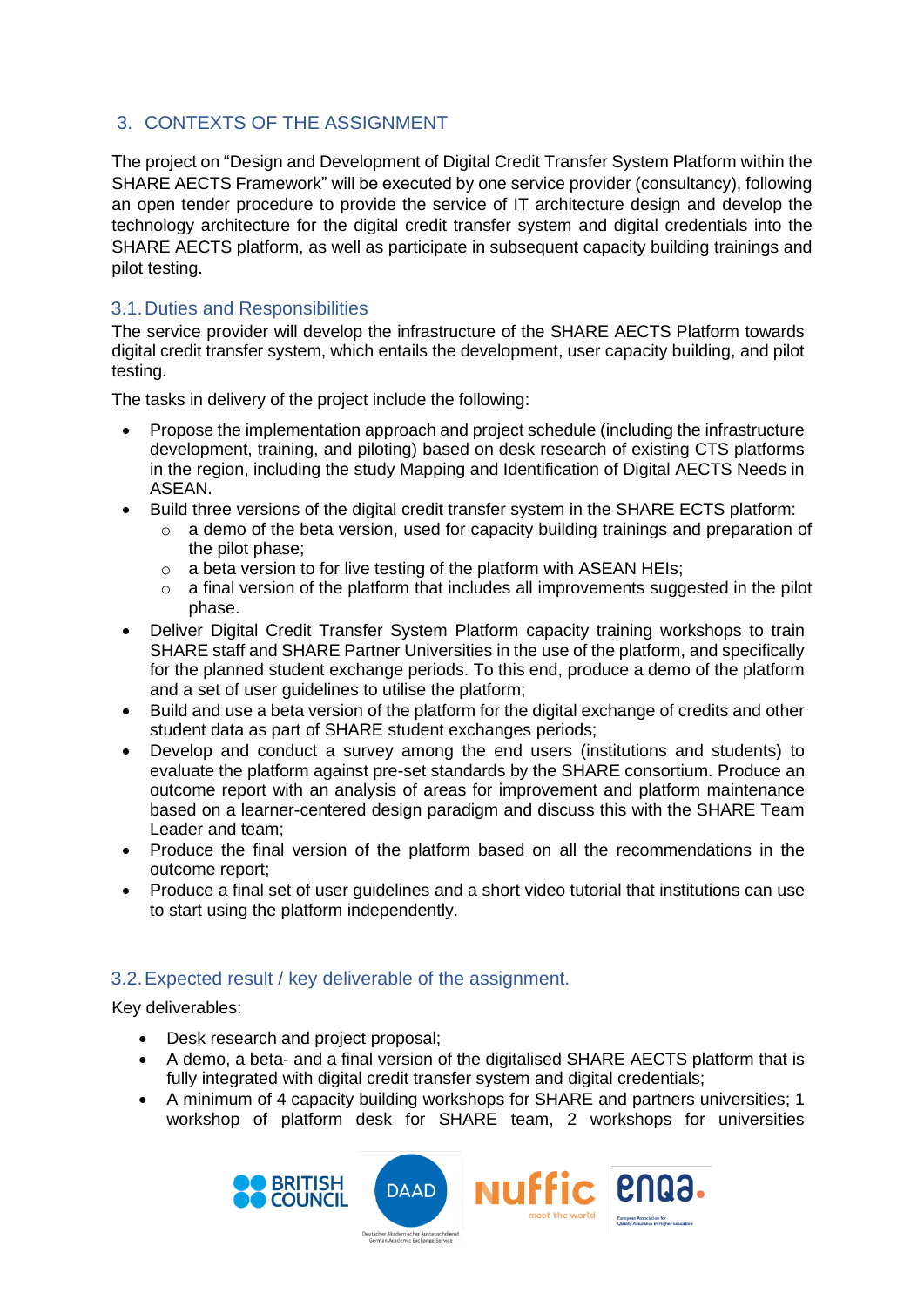IRO/university credential for using the platform, and 1 workshop for IT universities' staffs.

- A set of user guidelines and other training materials for the end users (institutions and students) how to use the beta version of the platform, to support the capacity building training;
- Pilot: Use of the SHARE DCTS platform for the student exchange periods within the programme
- A survey among all end users (participating institutions and students) based on preset standards by the project coordinator to evaluate the beta version of the platform in the pilot phase;
- A survey outcome report with the analysis of results and main recommendations for improvements;
- A final version of the SHARE DCTS platform that includes solutions to the identified points for improvement in the pilot phase;
- A final set of hands-on guidelines and a video tutorial for future users of the platform how to fully engage with the platform.

The final version of the platform should at a minimum meet the following requirements:

- a) A technology architecture that allows for:
	- Interoperability with other systems to support interregional student mobility (i.e., with Europe);
	- System integration to better optimise adoption of the AECTS platform with the existing student information system by using open standards to enable interoperability and scale;
	- System that leaves no one behind by considering the variety of IT readiness and IT ecosystem availability at universities in the ASEAN region;
	- Integrate the platform with a Sign-On System, Student Information, Financial System, Course Catalogue, or Mobility systems as required;
	- Data security/privacy that complies with the appropriate laws and regulations at a regional, national and university level;
	- Consideration of the viability of introducing the digital wallet components for learners;
	- Consideration of making use of similar or existing solutions or models of digital credit transfer and digital credentials available in Europe;
	- Maintenance of the platform and ensuring a gated workflow process, which provides a digital CTS experience that promotes a sustainable ecosystem for all actors, ensuring continuity and iterative improvement.
- b) A user-friendly interface for all interacting actors.
- c) Enhance the SHARE AECTS mobility tools by adding features and applications based on the Study and Workshops of Digital Credentials in the ASEAN Region to support digital credit transfer and digital credentials, including defining baseline data formats for the exchange of documents.

#### 3.3.Target Group

The digitalised AECTS platform is initially intended to support credit transfer between the existing 32 SHARE partner universities and eventually to support the wider ASEAN higher education community following completion of the SHARE extension Programme in December 2022.

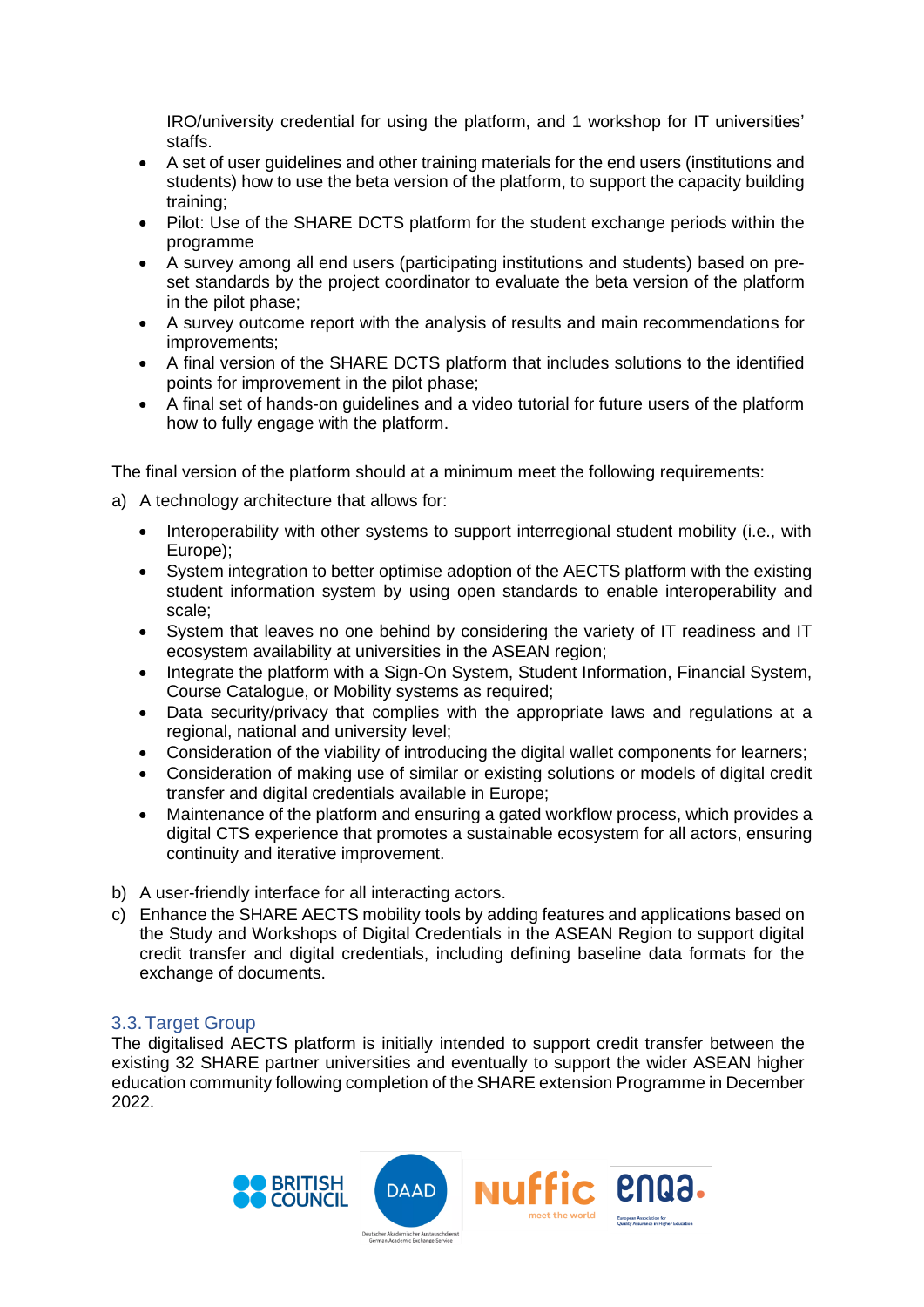# 4. Expertise Required Criteria

SHARE intends to contract one service provider (consultancy) which includes individuals with at least five (5) years of professional experience with the following requirements:

- a) Experience in developing and/or administering a digital credentials and digitalised credit transfer platforms,
- b) Expertise in credit transfer and student mobility platforms;
- c) Experience in providing secure access of data;
- d) Ability to provide portfolio of previous digital credentials platforms and/or digital credit transfer platform developed;
- e) Understand of broader context of digital credit transfer system and digital credentials.

#### 5. Scheduled Timeline

The assignment is expected to take place throughout a duration of twelve (12) months, from November 2021 to October 2022, with the following tentative schedule to be further discussed and agreed upon between the service provider and SHARE:

| <b>Timeline</b>                        | <b>Steps</b>                                                                                                                    |
|----------------------------------------|---------------------------------------------------------------------------------------------------------------------------------|
| 24 September 2021                      | Call for proposal                                                                                                               |
| 8 October 2021                         | Deadline for clarification (Q&A)                                                                                                |
| 20 October 2021                        | Deadline to submit applications                                                                                                 |
| 25 October 2021                        | Applications shortlist announcement                                                                                             |
| 29 October –<br>5 November 2021        | Interview with the panelist                                                                                                     |
| 10 - 12 November 2021                  | Announcement of the winning bidder                                                                                              |
| 15 - 19 November 2021                  | Meeting between external contractors and SHARE to<br>discuss preliminary details                                                |
| November $2021 -$<br><b>March 2022</b> | Demo platform and user guidelines development process<br>ready by January<br>Beta/Pilot Platform ready for use in March         |
| January 2022 -<br>February 2022        | Capacity Building Workshops with SHARE Team and<br><b>SHARE Partner Universities</b>                                            |
| March 2022 - May 2022                  | Pilot Testing of the Beta Platform                                                                                              |
| May 2022 -<br>September 2022           | Maintenance and modifications of the Beta Platform based<br>on inputs from the Capacity Building Workshops and Pilot<br>Testing |
| October 2022                           | Submission of the final Platform and User Guidelines                                                                            |





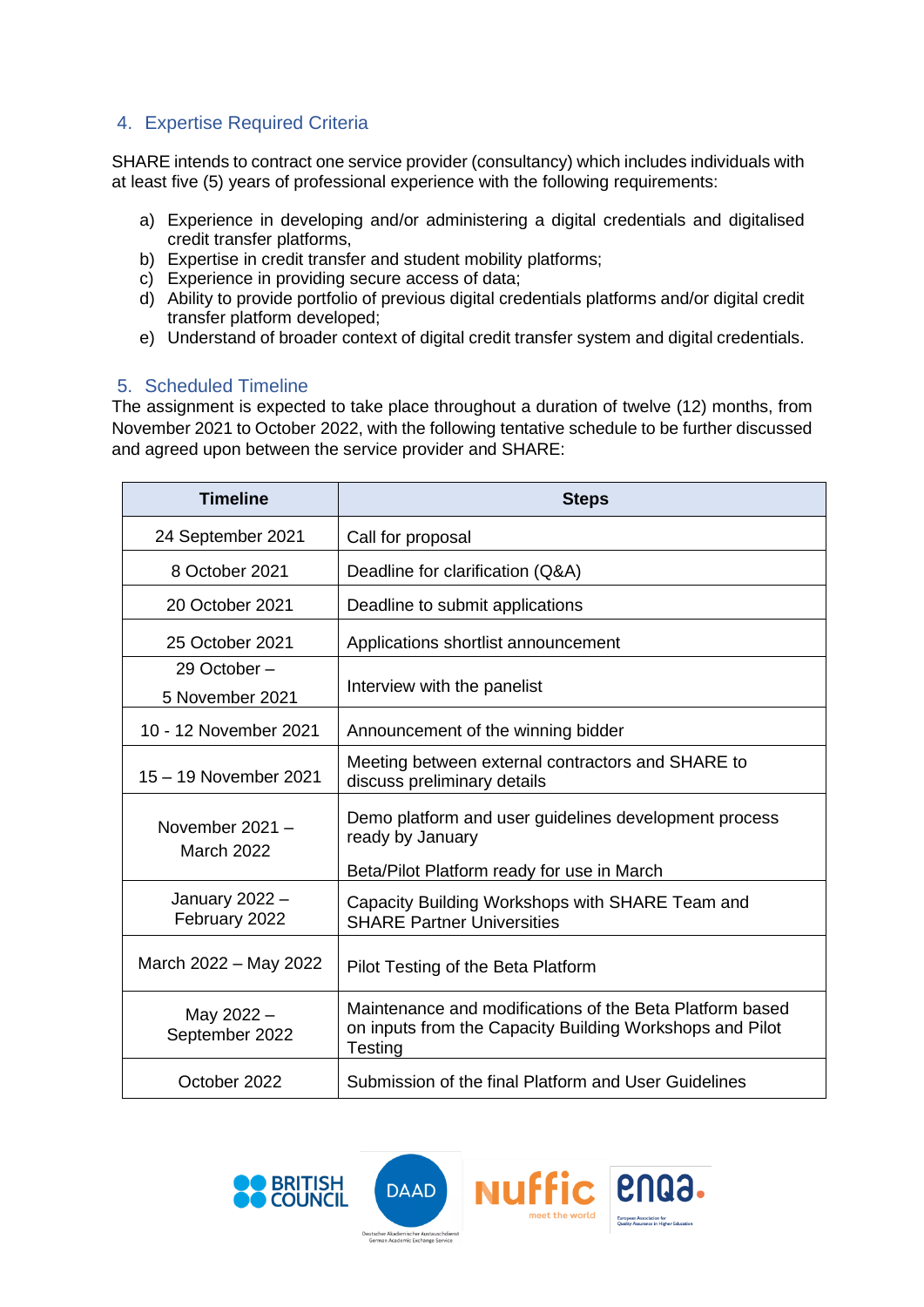## 6. Technicalities and Reporting

The service provider and experts shall report to the SHARE Team Leader and Result Area 3 Programme Manager throughout the process. The Programme Manager deems the project complete once the products of contribution have undergone the final quality assurance check by the SHARE Team Leader.

#### 7. Budget

The duration of the work will be twelve (12) months with a total budget of  $\epsilon$  100,000.

| <b>Payment Schedule and Deliverables</b> |                                                                                                    |             |  |  |
|------------------------------------------|----------------------------------------------------------------------------------------------------|-------------|--|--|
| <b>Phases</b>                            | <b>Deliverables</b>                                                                                | Payment (%) |  |  |
| Inception                                | Upon submission of the demo version of the platform and<br>training for SHARE Partner Universities | 30%         |  |  |
| Interim                                  | Upon submission of the Beta version of the platform and<br>completion of the pilot testing         | 30%         |  |  |
| Reporting                                | Upon submission of the final version of the platform and<br>user guidelines                        | 40%         |  |  |

### 8. Selection of Proposals

The selection of proposals will follow a two-stage evaluation process, as follows:

| <b>Stages of</b><br><b>Selection</b>                                                  | <b>Items of Evaluation</b>                                                                                                                                                                                                                                                                                                                                                                                                                                                                                                                                        | <b>Selection</b><br><b>Timeline</b> |
|---------------------------------------------------------------------------------------|-------------------------------------------------------------------------------------------------------------------------------------------------------------------------------------------------------------------------------------------------------------------------------------------------------------------------------------------------------------------------------------------------------------------------------------------------------------------------------------------------------------------------------------------------------------------|-------------------------------------|
| Stage 1<br>Evaluation of<br>documents<br>submitted by the<br>applying project<br>team | A comprehensive proposal to address the expected<br>outputs as further listed above, comprising of:<br>Form 1: Proposal Submission Form<br>$\circ$<br>Form 2: Technical Proposal (Description of<br>$\Omega$<br>Approach, Methodology and Work Plan for<br>Performing the Assignment<br>Form 3: Team Composition and Task Assignments<br>$\circ$<br>Form<br>Form 4: Financial Proposal<br>$\Omega$<br>Form 5: Declaration of Objectivity and<br>$\Omega$<br>Confidentiality<br>Curriculum Vitae (CVs) of Lead Expert(s) and<br>$\Omega$<br><b>Company Profile</b> | End<br>October<br>2021              |
| Stage 2<br>Presentation of<br>proposals                                               | Shortlisted applicants present their proposal to a<br>selection panel.                                                                                                                                                                                                                                                                                                                                                                                                                                                                                            | End<br>October<br>2021              |